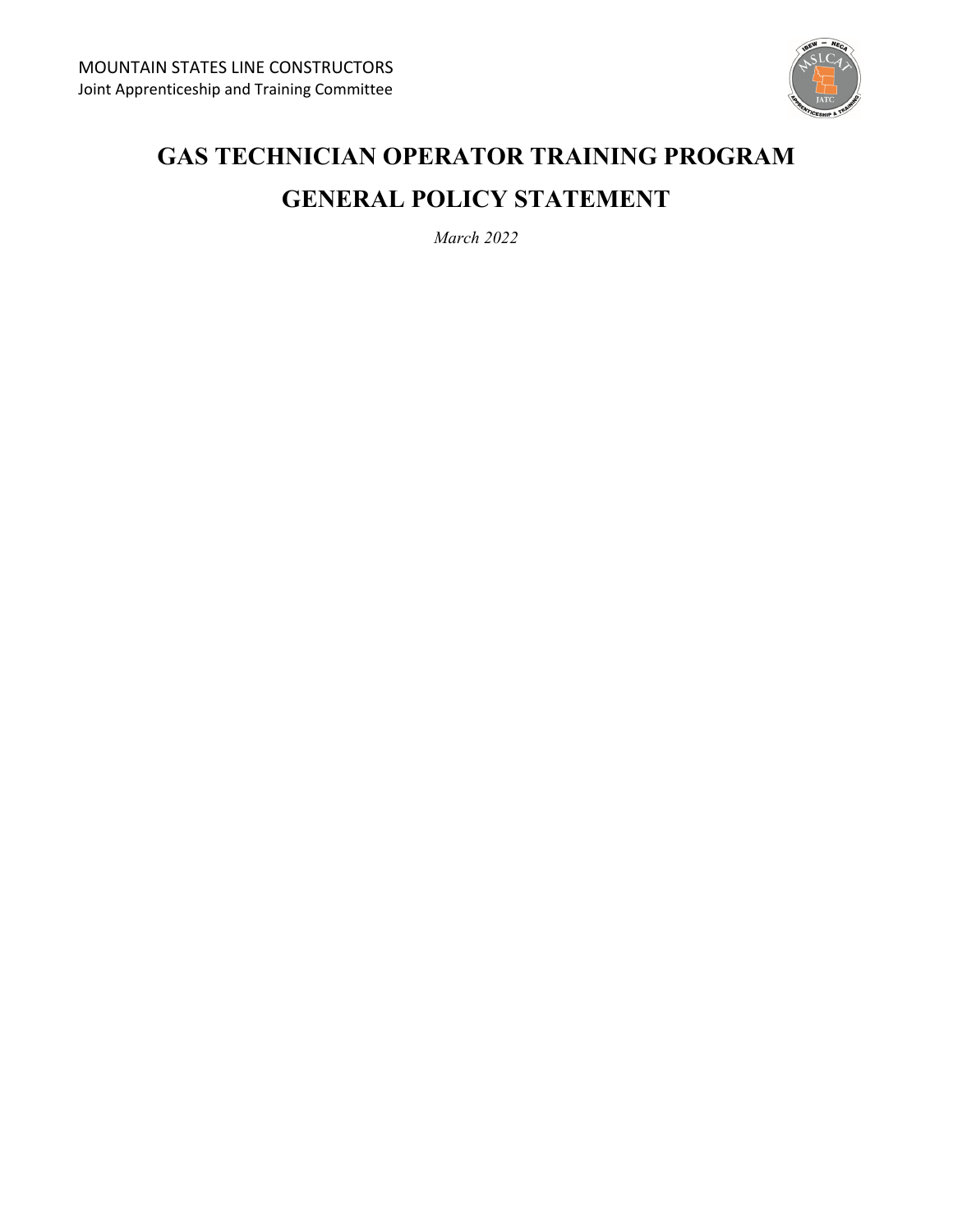#### **Basic Principles**

It is the sincere desire of the Mountain States Line Constructors Joint Apprenticeship and Training Committee (JATC) to present an up-to-date and adequate program of training for all enrolled participants in order that they might receive the proper training required to perform the work of their trade. The JATC operates the Training Program with the thought in mind that the Trainees who are being trained today are to become the journeymen of tomorrow. To promote a smoother operating program and for matters of clarification, the JATC therefore sets forth the following policies and rules, which must be observed by each Trainee in the Training Program.

It is the policy of the JATC to conform to Title 29 CFR. Part 30. We have adopted an "open door" policy of applications and notification of Training opportunities, adopted and inserted where proper a nondiscrimination clause, and adopted a selection procedure based on valid, proven minimum qualifications, plus oral interview to assure that entry into the Training Program shall be on a basis of qualifications alone, without regard to race, color, religion, national origin or sex.

#### **Responsibility and Authority**

The JATC is delegated the full responsibility and authority for the selection, qualification, education, training, evaluation, certification, and the supervision of all Trainees as well as all other matters regarding Trainees and/or Training Program.

#### **Director**

The Director shall act for, and under the direction of the JATC, in the administration of the Training Program.

At the discretion of the Director, Trainees will be required to appear for a performance review.

### **Selection Process**

The selection, employment and training of Trainees shall be without discrimination because of race, color, religion, national origin, sex, or age.

Applicants must be at least eighteen (18) years of age.

Applicants must fill out the online application and pay an application fee.

Applicants will be added to the eligibility list once their application is completed. Trainee selection will be from the top of the eligibility list unless they are working for a contractor.

If the individual is not currently working for a member Contractor, they will be called out as "Gas Groundman" until they have satisfied the Probationary Period.

There is no "open enrollment" for the Training Program. A Trainee is appointed to the program by one of our signatory union contractors or by IBEW Local Unions (44, 532, 768).

Applicants have 30 days after their application has been processed to sign the Gas Groundman Books at one of these IBEW Local Union (44, 532, 768). Failing to do so, their application will be closed.

Refusal to accept placement as a Trainee will be reason for dropping the applicant from the eligibility list.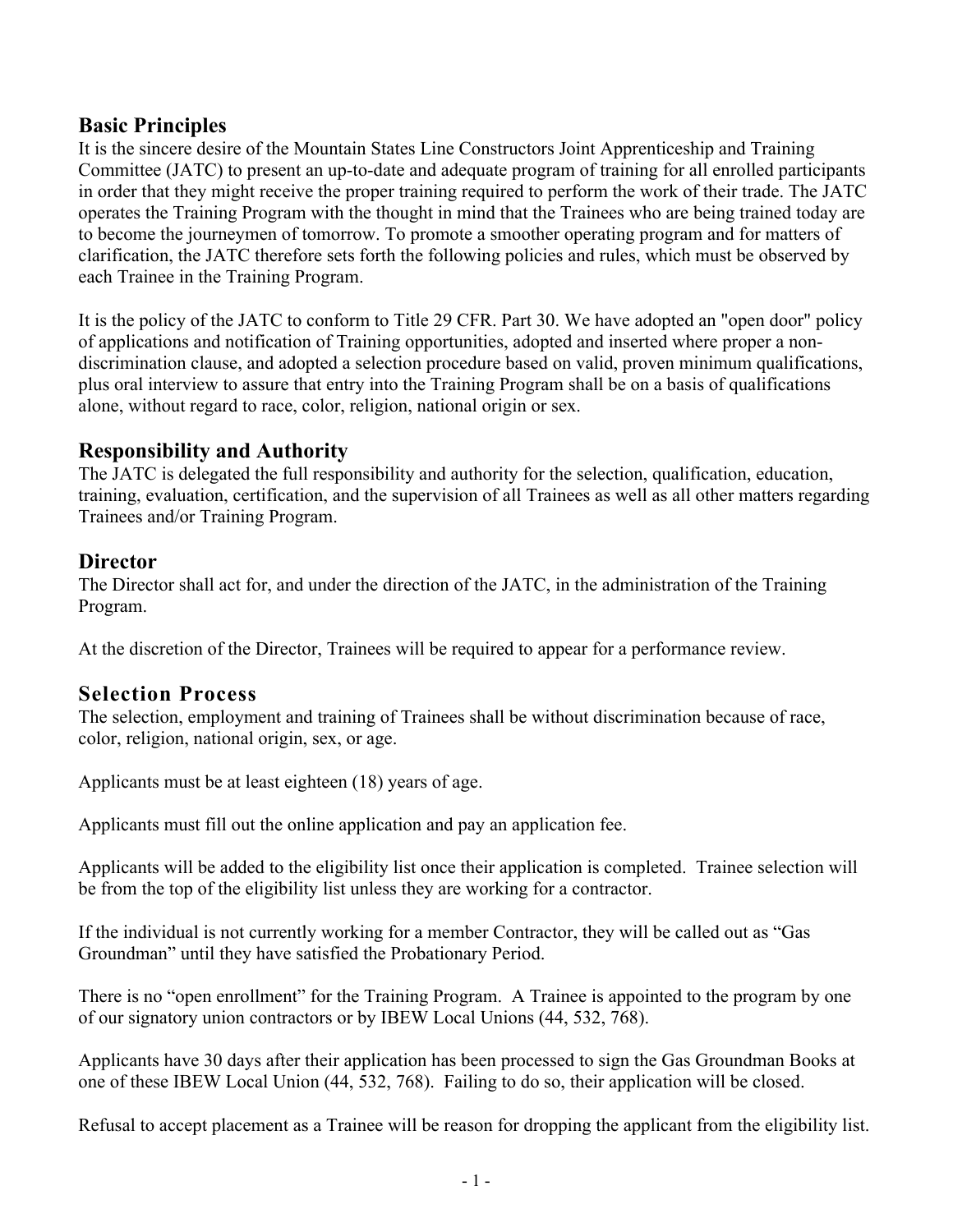### **Waiting Period**

There will be a one (1) year waiting period before an individual can reapply after turning down a job assignment or after quitting the Training Program.

### **Probationary Period**

Individuals must work a minimum of two (2) months in the trade before enrollment into the Training Program. This timeframe is considered an on-the-job interview and probationary period. Hours worked performing gas related tasks will be credited toward OJT. A max of 2 months will be credited for advancement.

## **Termination of Employment**

Trainees shall not terminate themselves from any place of employment. This action will be subject to immediate suspension.

Trainees requesting time away from their place of employment, for any reason, must obtain approval from the Employer, the area Local Union and the Director prior to leaving the job.

Upon termination of employment, the Trainee shall notify the Director, immediately.

### **Cancellation from the Training Program**

The Subcommittee may cancel the Trainee and remove the Trainee from the Training Program for cause. Such removal by the JATC shall cancel their classification of Trainee and the opportunity to complete the Training Program.

Should the Trainee quit or be terminated, the Trainee shall appear before the Subcommittee for an evaluation including possible recommendation of cancellation from the Training Program.

If cancellation is the recommendation, the Trainee may appeal the decision rendered by the Subcommittee. In order to be heard by the Five State Committee, appeals must be filed in writing or by email within thirty (30) days of the cancellation date.

### **Job Evaluation Reports**

Each Trainee is responsible for submitting a monthly Job Evaluation Report to be approved by their Foreman or Journeyman with whom the Trainee worked with. Job Evaluation Reports are submitted once a month after the Monthly Work Report is completed by entering the correct email address provided by their Foreman or Journeyman. The JATC may contact the Trainee's Foreman or Journeyman for more information if necessary.

If any Trainee misuses or fails to have the proper person complete the online form, the Trainee shall be subject to disciplinary action.

### **Monthly Work Report**

Each Trainee is required to submit an online Work Report for every month during their training. Work Reports are due by the  $1<sup>st</sup>$  day of the following month, no later than the  $5<sup>th</sup>$ .

Work Reports include the type of work being performed and how those hours were spent. The Trainee's crew foreman or job supervisor shall approve each Work Report.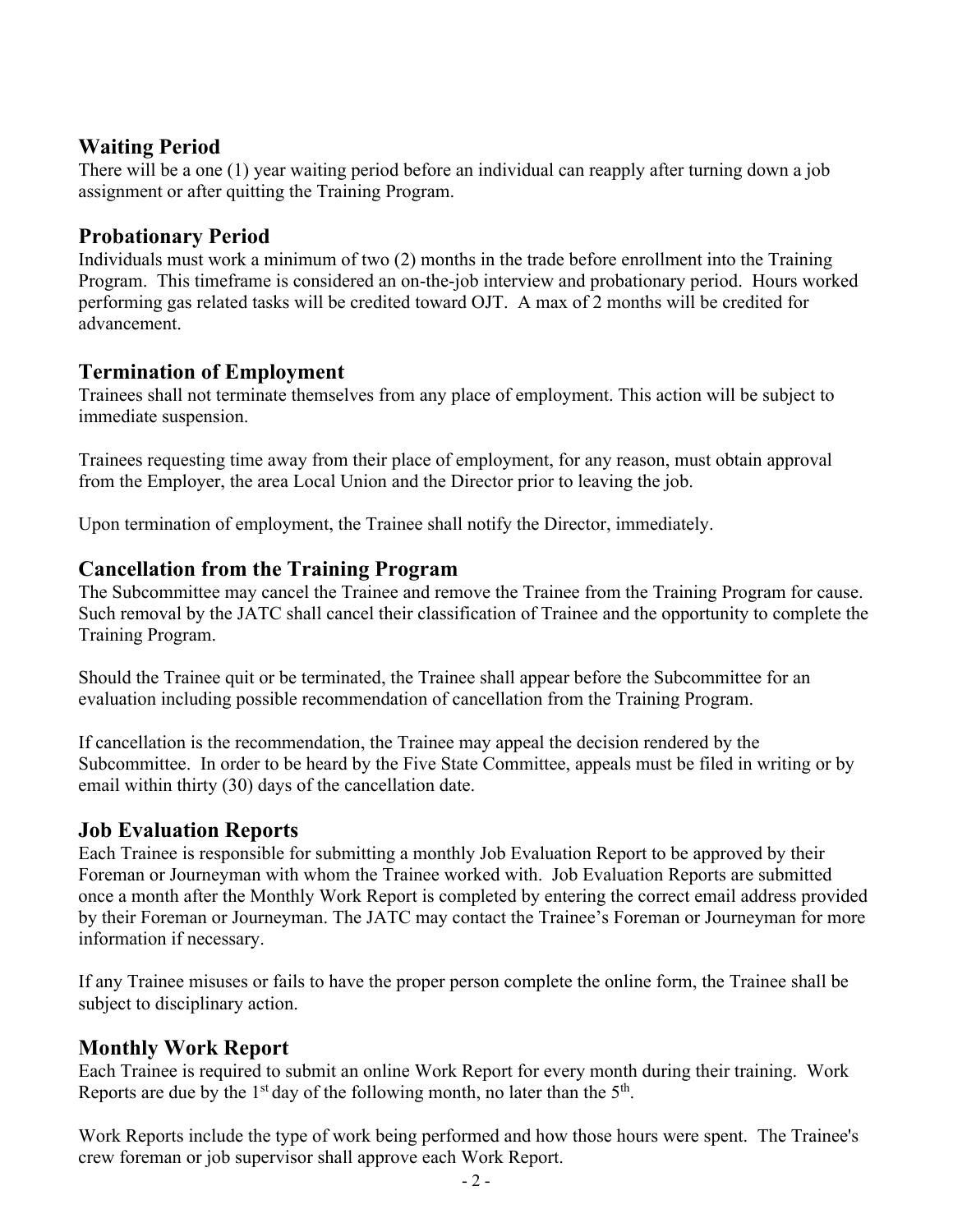Trainees out of work shall submit a Work Report showing no work performed using one of these options: Laid Off, Terminated, Suspended, Quit, Military Leave, Light Duty, Medical Hold, Personal Leave Hold, or No Gas Hours to Report.

No credit will be given for Work Reports submitted online after the 5th day of each month. Late reports will not be used to calculate future advancements. Incomplete Work Reports may be treated the same as late reports at the discretion of the Director. Excessive late reports may be cause for cancellation.

### **Step Requirements for Advancement**

Pay on advancement will become effective on the pay period following receipt of the advancement notice from the Training Office. A Trainee must meet the following minimum requirements to advance:

- 1. Must accrue both 6 months' time and 450 hours of on-the-job training to be eligible for advancement in step.
- 2. Maintain a Class A Commercial Driver's License.
	- **NOTE:** All new Trainees will be expected to obtain a Class A CDL without restrictions within their first 6 months of admittance into the Training Program.
- 3. Attend all required Related Training sessions. (Any variance/exemptions will be at the discretion of the Director and/or the Subcommittee.)
- 4. Have satisfactory OJT evaluations submitted in a timely manner.
- 5. Must be up to date on all certifications (CDL, First Aid, CPR, DOT Medical Examiner's Certificate).
- 6. Achieve an 80% passing grade on all required: online material, classroom trainings, written and practical examinations.
- 7. All computer-based training completed within Step coursework requirements.
- 8. All fees paid to the JATC.

Advancements will be reviewed by the Subcommittee.

## **GTO Trainee - Hot Qualified Criteria**

- 1. OJT Hours Minimum: 1350 + hours
- 2. Online Coursework: All Step 1-3 requirements completed
- 3. Evaluation Scores: 5 and above
- 4. Evaluation Comments: Satisfactory
- 5. All Required Certifications: Current/Up to Date
- 6. All required attendance
- 7. Fusion Certified: EWN CBT and NWE Performance
	- NOTE: As per the OQ plan: All production fusions by a hot qualified trainee will still require supervision by a qualified GTO/Journeyman.

Any repeated failure of any criteria stated above may result in a request of the Trainee to appear in front of the Subcommittee.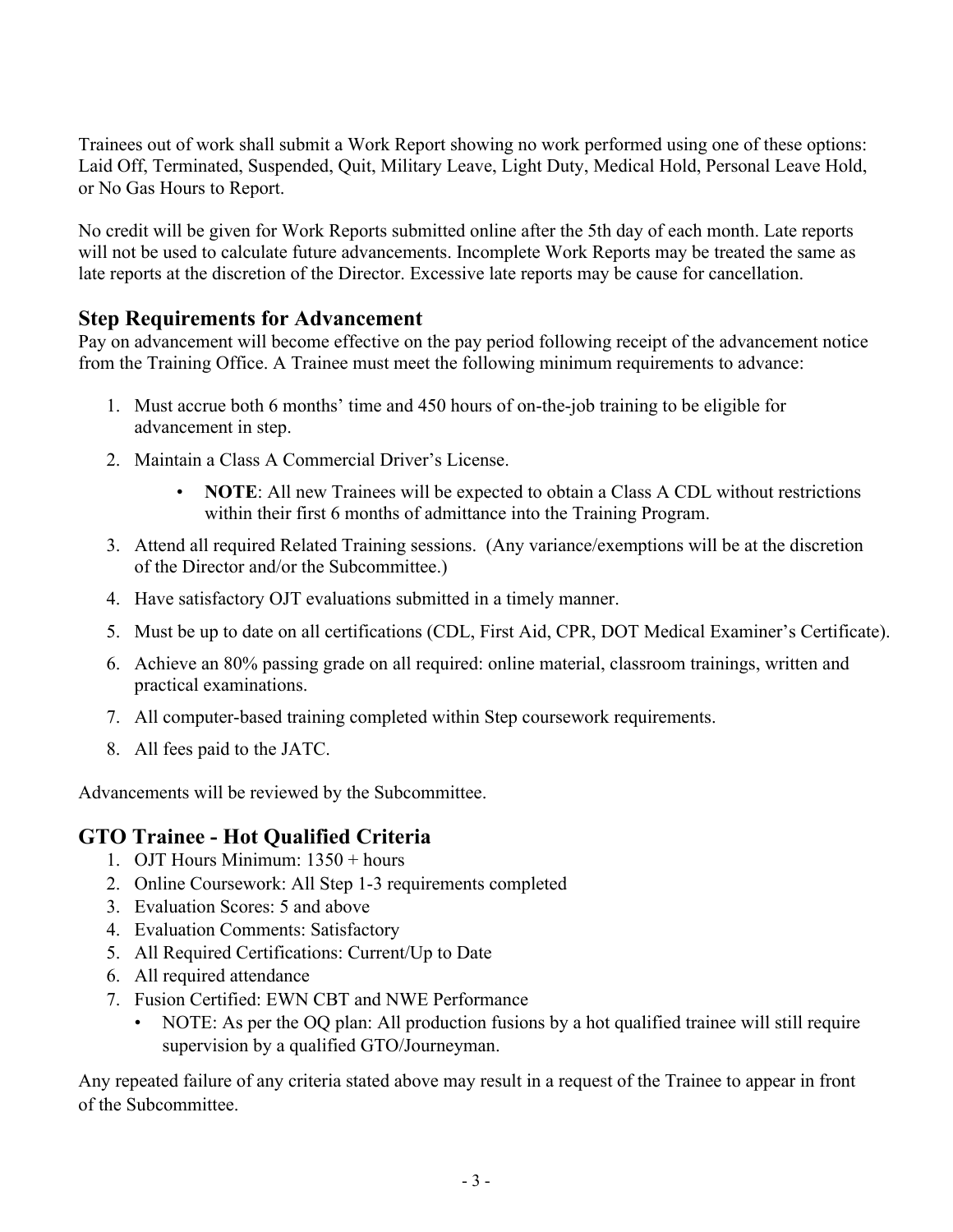#### **Wages**

Gas Technician Operator Trainees shall receive wages as outlined in the Montana Statewide Line Construction Agreement. Percentages shall be based on URD Tech Gas wages:

| Trainee Step 1 | 70% |
|----------------|-----|
| Trainee Step 2 | 75% |
| Trainee Step 3 | 80% |
| Trainee Step 4 | 90% |

#### **Related Training: Online Coursework**

Each Trainee shall complete the online coursework requirements identified in the Mountain States Line Constructors JATC Gas Technician Operator Training Program Step Document (STEP DOCUMENT), as scheduled by the Director. Coursework assignments shall be completed prior to testing. Each article of coursework will be graded on a percentage basis with the stipulation that all articles must be completed to post a satisfactory grade. A Trainee must receive a satisfactory grade (80% or higher) on required coursework to be eligible for advancement. Anyone verifiably caught cheating may be canceled.

#### **Related Training: Tests / Exams**

The Trainee will complete written and practical tests identified in the Step Document, as scheduled by the Director, with a grade of 80% or higher.

Trainee's not achieving an 80% on required assessments may be requested to appear before a Subcommittee for a Performance Review. At the discretion of the Subcommittee, a Trainee posting a score or scores under 80% may be allowed to retake the training exam. The re-taken assessments/exams will be reflected in the Trainees' progress.

#### **Related Training: Step Requirements**

Each Trainee shall satisfactorily complete step requirements identified in the Step Document, as scheduled by the Director.

Anyone failing to achieve expected progress, including but not limited to required training, assessments, grades, and hours will appear before the Subcommittee. The Subcommittee will determine corrective action for the Trainee including possible recommendation of cancellation from the Training Program. If cancellation is the recommendation, the Trainee may appeal the decision rendered by the Subcommittee. In order to be heard by the Five State Committee, appeals must be filed in writing or by email within thirty (30) days of the cancellation date.

#### **Related Training: Classes**

All Trainees are required to attend all field and classroom training classes held by the Training Program.

The only acceptable excuses for missing scheduled class sessions are an unavoidable conflict with emergency work and/or a death in the immediate family.

All requests to be excused from class must be approved by the JATC. Each unexcused absence will result in no credit for one month of on-the-job training hours. Absenteeism may be cause for cancellation from the Training Program.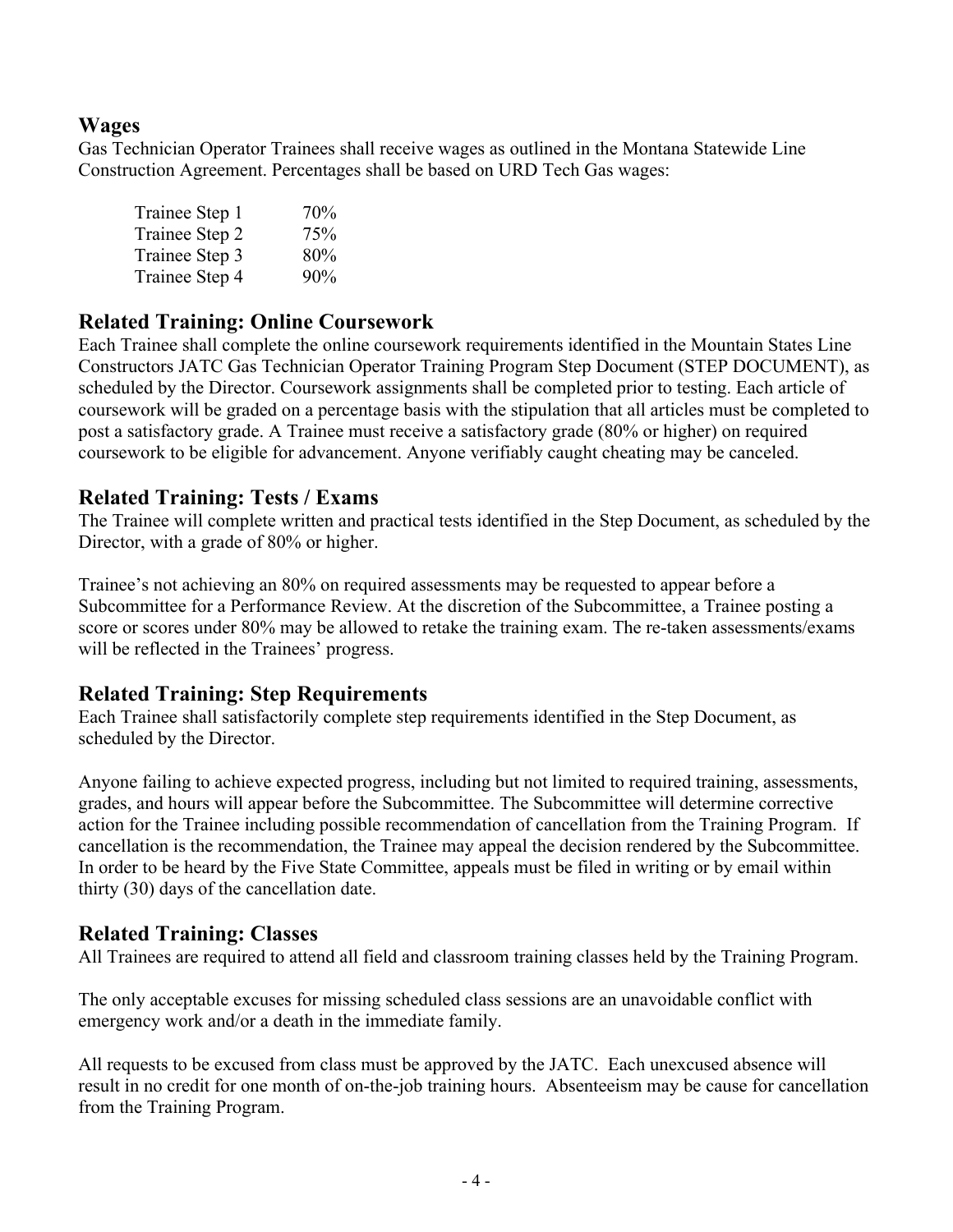#### **Completion Requirements**

Must be a fourth step Trainee. A Trainee may be allowed to graduate from the Training Program prior to completing the fourth step six-month time in grade requirement, provided the criteria has been met.

Must have a minimum of 1,800 total hours.

Must have completed all related training.

Must have completed certification training for Flagger, Competent Person, and OSHA 10 ET&D or OSHA 10 Construction.

Must be current on CDL, First Aid, CPR, and DOT Medical Examiner's Certificate.

Upon completion of the Training Program, the Training Office will notify all applicable Locals and Contractors to upgrade the individuals Classification to URD Tech Gas.

## **First Aid and CPR**

Each Trainee must have and maintain a recognized First Aid and CPR Course throughout their Training Program. A copy of the completion certificate is to be forwarded to the Training Office for the Trainee's file. A current First Aid and CPR certificate will be required to be eligible for advancement.

The JATC will recognize the expiration date on the cards issued.

## **CDL Requirement: Further Explained**

Applicants applying to the Training Program must have (or attain said CDL within their first 6 months of admittance into the Training Program) a valid Class A Commercial Driver's License (CDL) with no restrictions on engine, brake, transmission type, or tractor trailer. Permits will not be accepted. Along with proof of a valid Class A CDL, the applicant must provide a current copy of their DOT Medical Examiner's Certificate.

A Trainee should possess and maintain a valid CDL for the duration of their Training Program. Any changes to driving status must be reported to the Training Office, immediately. Loss of CDL may be cause for suspension.

Renewed documents must be provided to the Training Office. A current CDL and DOT Medical Examiner's Certificate will be required to be eligible for advancement.

### **Controlled Substances**

All applicants in the Training Program will be subject to the Drug Policy as adopted by the JATC. Trainees will also conform to the various drug policies adopted by the DOT and contractor/customer requirements or their respective employers.

### **Harassment**

The JATC has recognized that harassment, sexual or otherwise, is against the law and will not be tolerated. The terms of the Policy Against Sexual Harassment, as adopted by the JATC, will apply to all Trainees.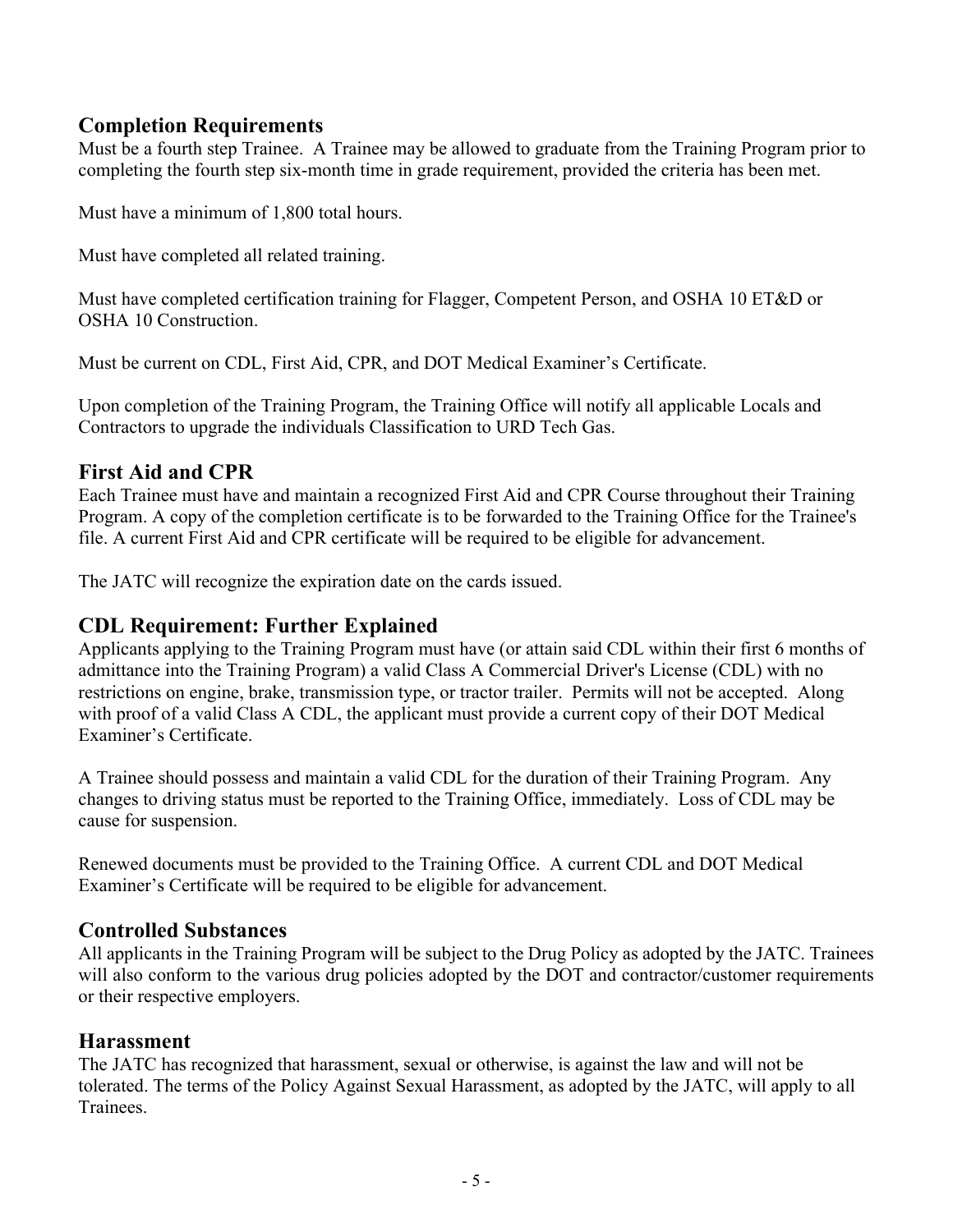#### **Personal Conduct**

It is the JATC's Policy to comply with all laws, which are applicable to its business, wherever conducted. Compliance with the law means observing both the letter and the spirit of the law and conducting all affairs so the Training Program continues to earn the highest respect in the community and from the customers that we serve.

Compliance with all laws is so vitally important that failure to meet legal requirements cannot be excused by claims of ignorance, good intention, or failure to seek timely advice.

Therefore, any violation of a legal statute or related JATC policies or procedures will result in appropriate disciplinary action, which may include termination from the Training Program and legal action for civil or criminal penalties.

**THIS POLICY IS A CHANGING AND DEVELOPING DOCUMENT. REQUIRED COURSEWORK IS ALSO EVOLVING WITH CHANGING NEEDS AND REQUIREMENTS. SUPPLEMENTS WILL BE ISSUED AS CHANGES OCCUR. Revision dates: 05/20, 8/20, 9/20, 12/20, 10/21, 3/22**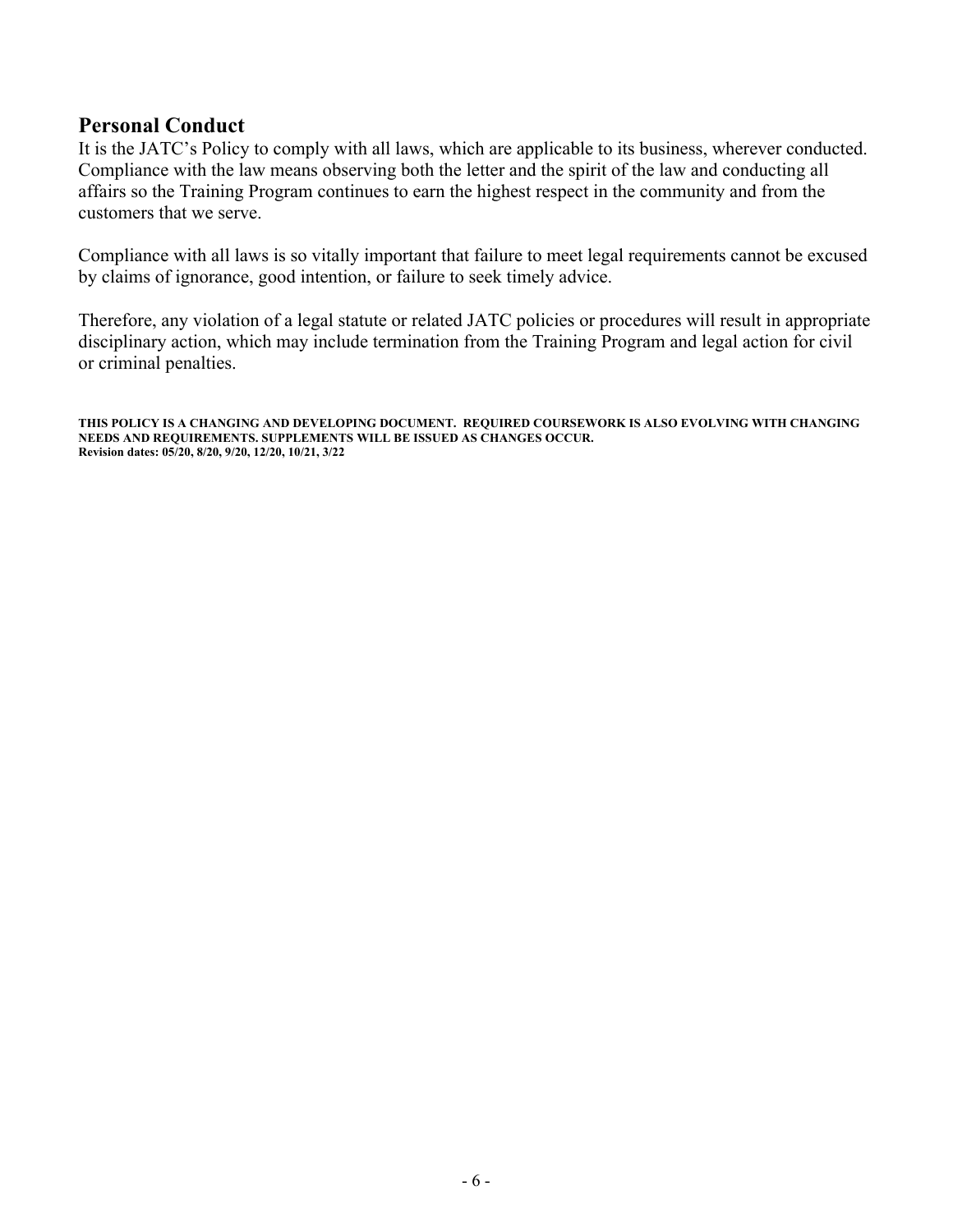

# **GAS TECHNICIAN OPERATOR STEP DOCUMENT**

*April 2022*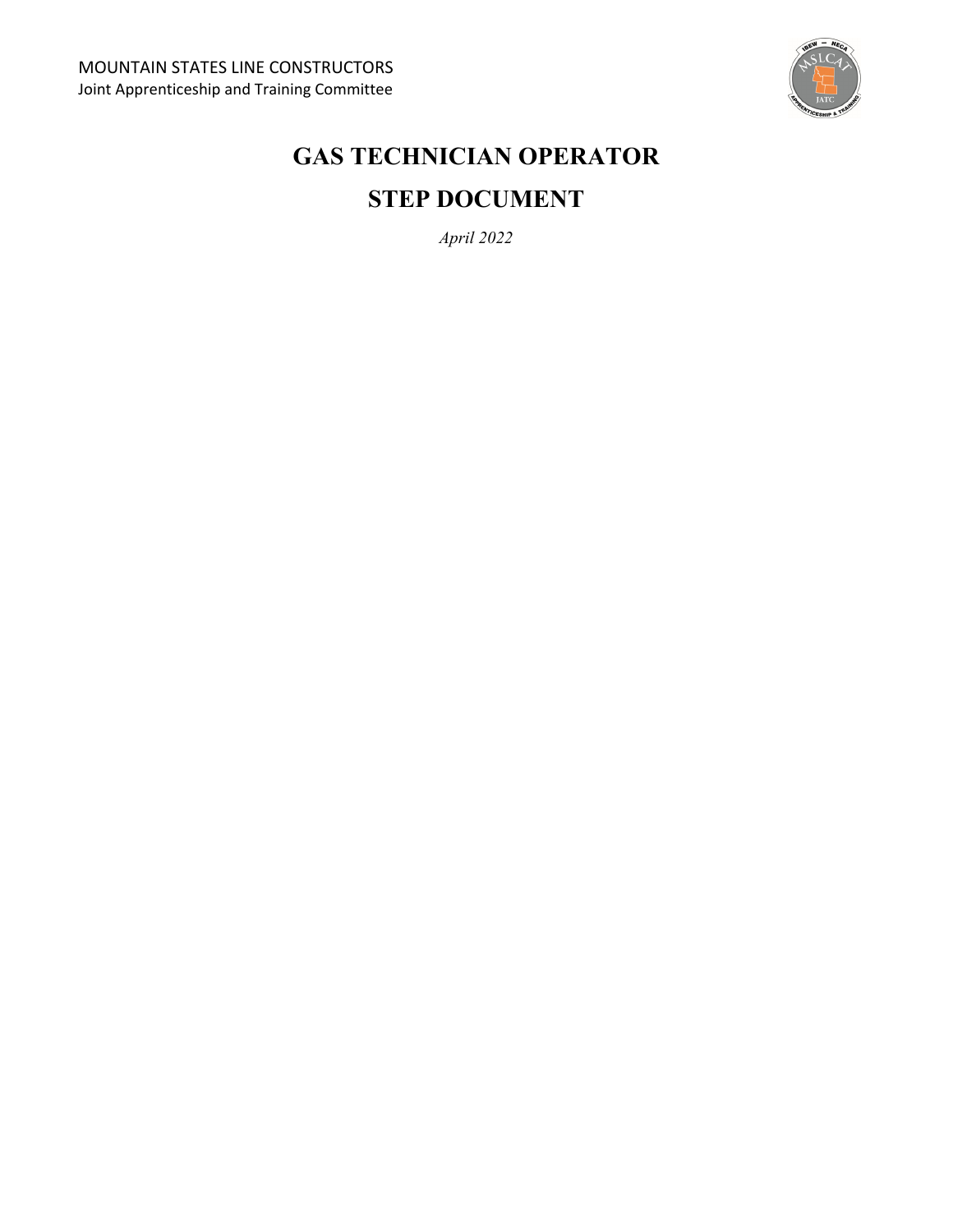## **STEP 1 COURSEWORK REQUIREMENTS**

**Revision Date 4/2022**

**Interval**

|             |                    |                                                                                                                              |              | <b>Years Months</b> |
|-------------|--------------------|------------------------------------------------------------------------------------------------------------------------------|--------------|---------------------|
| 192-0101    |                    | <b>Characteristics and Hazards of Natural Gas</b>                                                                            |              |                     |
|             | <b>CBT</b>         | Properties of Natural Gas                                                                                                    | 3            | 36                  |
| 192-0802    |                    | <b>Protection During Disturbance of Segment Support</b>                                                                      |              |                     |
|             | <b>CBT</b>         | <b>Pipeline Support During Excavation Activities</b>                                                                         | 4            | 48                  |
| 192-0803.01 |                    | <b>Inspection For Damage</b>                                                                                                 |              |                     |
|             | CBT PE             | Perform Visual Inspection of Installed Pipe and Components for Mechanical Damage                                             | 4            | 48                  |
|             | CBT PE             | Measure and Characterize Mechanical Damage on Installed Pipe and Components                                                  | 4            | 48                  |
| 192-0804.01 |                    | <b>Damage Prevention During Excavation</b>                                                                                   |              |                     |
|             | CBT PE             | Damage Prevention During Excavation Activities by or On Behalf of the Operator                                               | 5            | 60                  |
|             | CBT PE             | Damage Prevention Inspection During Third-Party Excavation or Encroachment Activities as<br>Determined Necessary by Operator | 5            | 60                  |
| 192-1002.01 |                    | Plastic Pipe: Electrofusion - Couplings                                                                                      |              |                     |
|             | <b>CBT</b>         | Joining of Plastic Pipe: Electrofusion                                                                                       | 1            | 12                  |
|             |                    | <b>PE</b><br>Company PE - Joining of Plastic Pipe: Electrofusion - Couplings                                                 | $\mathbf{1}$ | 12                  |
| 192-1002.02 |                    | Plastic Pipe: Electrofusion - Sidewall                                                                                       |              |                     |
|             | <b>CBT</b>         | Joining of Plastic Pipe: Electrofusion                                                                                       | 1            | 12                  |
|             |                    | <b>PE</b><br>Company PE - Plastic Pipe: Electrofusion - Sidewall                                                             | 1            | 12                  |
| 192-1003.01 |                    | Plastic Pipe: Butt Heat Fusion - Conventional                                                                                |              |                     |
|             | <b>CBT</b>         | Joining of Plastic Pipe: Butt Heat Fusion: Manual                                                                            | 1            | 12                  |
|             |                    | PE<br>Company PE - Plastic Pipe: Butt Heat Fusion - Conventional                                                             | 1            | 12                  |
| 192-1003.02 |                    | Plastic Pipe: Butt Heat Fusion - Hydraulic                                                                                   |              |                     |
|             | <b>CBT</b>         | Joining of Plastic Pipe: Butt Heat Fusion: Hydraulic Machine                                                                 | 1            | 12                  |
|             |                    | PE<br>Company PE - Joining of Plastic Pipe: Butt Heat Fusion - Hydraulic Machine                                             | 1            | 12                  |
| 192-1004.01 |                    | <b>Plastic Pipe: Sidewall Heat Fusion</b>                                                                                    |              |                     |
|             | <b>CBT</b>         | Joining of Plastic Pipe: Sidewall Heat Fusion                                                                                | 1            | 12                  |
|             |                    | Company PE - Plastic Pipe: Sidewall Heat Fusion<br>PE                                                                        | 1            | 12                  |
| 192-1005.02 |                    | <b>Mechanical Joints</b>                                                                                                     |              |                     |
|             | CBT PE             | Joining of Plastic Pipe: Stab Fittings                                                                                       | 1            | 12                  |
|             |                    | Task is Equivalent to NWE 1005.03                                                                                            |              |                     |
| 192-1006.01 |                    | Plastic Pipe: Socket Heat Fusion                                                                                             |              |                     |
|             | <b>CBT</b>         | Joining of Plastic Pipe: Socket Heat Fusion                                                                                  | 1            | 12                  |
|             |                    | PE<br>Company PE - Plastic Pipe: Socket Heat Fusion                                                                          | 1            | 12                  |
| 192-1402.01 | <b>Backfilling</b> |                                                                                                                              |              |                     |
|             | CBT PE             | Backfilling                                                                                                                  | 3            | 36                  |
| 192-1405    |                    | <b>Underground Clearances</b>                                                                                                |              |                     |
|             | <b>CBT</b>         | Measure Clearance From Existing Pipe Underground Structures Installed by Excavation,                                         | 4            | 48                  |
|             |                    | <b>Boring or Directional Drilling</b>                                                                                        |              |                     |
| 192-1410.01 |                    | <b>Cover - Service/Mains/Transmission Lines</b>                                                                              |              |                     |
|             | CBT PE             | Backfilling                                                                                                                  | 5            | 60                  |
| 192-1417    |                    | Protection When Minimum Cover Not Met                                                                                        |              |                     |
|             | <b>CBT</b>         | Backfilling                                                                                                                  | 5            | 60                  |
| 192-AOC     |                    | <b>Abnormal Operating Conditions</b>                                                                                         |              |                     |
|             | <b>CBT</b>         | Ignition Sources                                                                                                             | 3            | 36                  |
|             | CBT                | Properties of Natural Gas                                                                                                    | 3            | 36                  |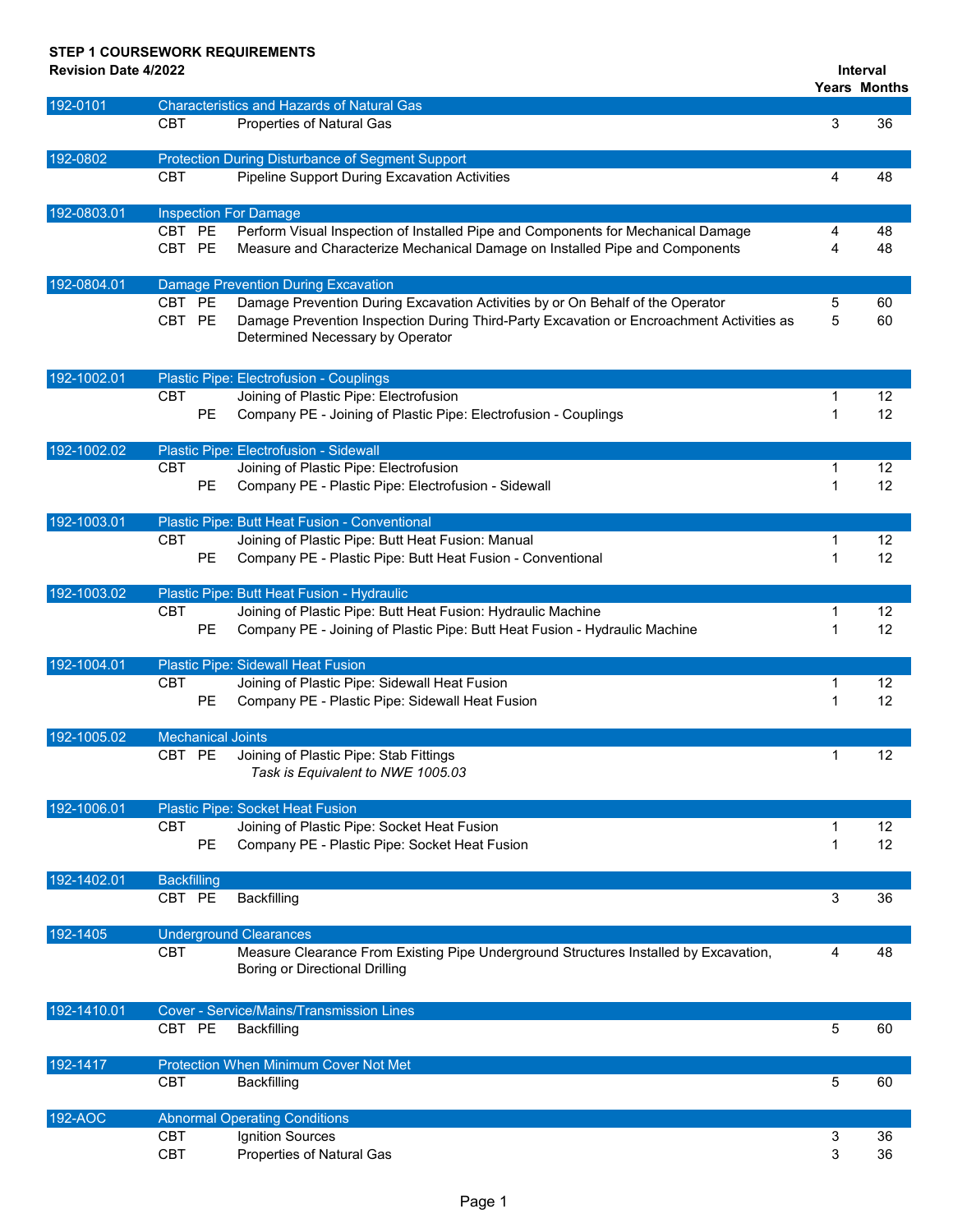#### **STEP 2 COURSEWORK REQUIREMENTS**

**Revision Date 4/2022**

```
Interval
```

|                 |            |                     |                                                                              |   | <b>Years Months</b> |
|-----------------|------------|---------------------|------------------------------------------------------------------------------|---|---------------------|
| 192-1301.01     |            |                     | Leak/Strength Test - Service/Mains/Transmission Lines: Gas Pressure <100 PSI |   |                     |
|                 | CBT PE     |                     | Pressure Test - Nonliquid Medium - MAOP Less Than 100 PSI                    | 5 | 60                  |
| 192-1301.02     |            |                     | Leak/Strength Test - Svc/Main/Trans. Line: Gas pressure => 100 psi (1:3)     |   |                     |
|                 | CBT PE     |                     | Pressure Test - Nonliquid Medium - MAOP Greater Than or Equal to 100 Psi     | 5 | 60                  |
| 192-1301.04     |            |                     | Leak/Strength Test - Svc/Main/Trans. Line: Soap Test (1:3)                   |   |                     |
|                 | CBT PE     |                     | Leak Test at Operating Pressure                                              | 5 | 60                  |
| 192-1408.01 (N) |            |                     | Installation of Plastic Pipe: Direct Burial                                  |   |                     |
|                 | CBT PE     |                     | Installation of Plastic Pipe in a Ditch                                      | 5 | 60                  |
|                 | CBT PE     |                     | <b>Install Tracer Wire</b>                                                   | 5 | 60                  |
| 192-1408.02     |            |                     | Installation of Plastic Pipe: Boring                                         |   |                     |
|                 | CBT PE     |                     | Installation of Plastic Pipe in a Bore                                       | 5 | 60                  |
| 192-1408.03     |            |                     | Installation of Plastic Pipe: Plowing/Planting                               |   |                     |
|                 | CBT PE     |                     | Installation of Plastic Pipe by Plowing/Planting                             | 5 | 60                  |
| 192-1408.04     |            |                     | Installation of Plastic Pipe: Plowing/Pull-In                                |   |                     |
|                 | CBT PE     |                     | Installation of Plastic Pipe Plowing/Pulling In                              | 5 | 60                  |
| 192-1408.06 (N) |            |                     | Installation of Plastic Pipe: Insertion                                      |   |                     |
|                 | CBT PE     |                     | Installation and Maintenance of Casing Spacers, Vents, and Seals             | 5 | 60                  |
| 192-1411.01     |            |                     | Inspection: Compliance with Procedures and Standards                         |   |                     |
|                 | CBT PE     |                     | Visually Inspect Pipe and Components Prior to Installation                   | 4 | 48                  |
| 192-1411.02     |            |                     | Inspection: Inspection of Materials                                          |   |                     |
|                 | CBT PE     |                     | Visually Inspect Pipe and Components Prior to Installation                   | 4 | 48                  |
| 192-1413        |            | <b>Line Markers</b> |                                                                              |   |                     |
|                 | <b>CBT</b> |                     | Install and Maintain Pipeline Markers                                        | 5 | 60                  |
| 192-1418.01     |            |                     | Purging: Large Volume Segment of Main or Transmission Line, Etc.             |   |                     |
|                 | CBT PE     |                     | Purge - Flammable or Inert Gas                                               | 3 | 36                  |
| 192-1418.02     |            |                     | Purging: Small Volume Short Pipe, Compressor, Etc.                           |   |                     |
|                 | CBT PE     |                     | Purge - Flammable or Inert Gas                                               | 3 | 36                  |
| 192-2011        |            |                     | <b>Prevention of Accidental Ignition</b>                                     |   |                     |
|                 | <b>CBT</b> |                     | Ignition Sources                                                             | 3 | 36                  |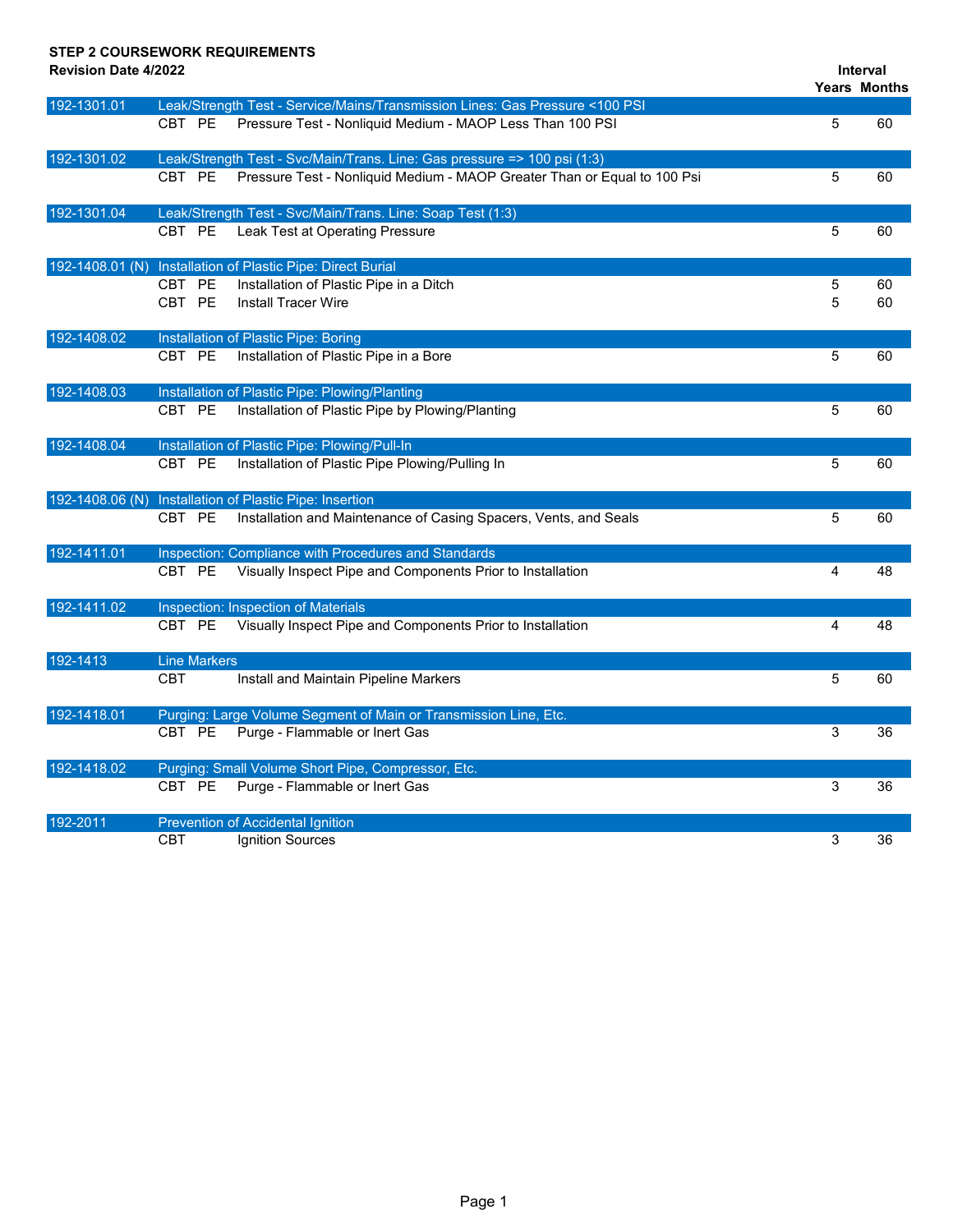## **STEP 3 COURSEWORK REQUIREMENTS**

| <b>Revision Date 4/2022</b> |                        |                                                                                        |   | Interval            |
|-----------------------------|------------------------|----------------------------------------------------------------------------------------|---|---------------------|
|                             |                        |                                                                                        |   | <b>Years Months</b> |
| 192-0701.01                 |                        | Locate, Install, Protect Customer Meters and Regulators - Residential/Small Commercial |   |                     |
|                             | CBT PE                 | Installation of Customer Meters and Regulators - Residential and Small Commercial      | 5 | 60                  |
| 192-0701.02                 |                        | Locate, Install, Protect Customer Meters and Regulators - Large Comm/Ind               |   |                     |
|                             | CBT PE                 | Installing Customer Meters - Large Commercial and Industrial                           | 5 | 60                  |
| 192-1401                    |                        | Abandonment or Inactivation of Facilities                                              |   |                     |
|                             | <b>CBT</b>             | Abandonment of Facilities                                                              | 5 | 60                  |
| 192-1414.02                 |                        | Pipeline Shutdown/Startup/Pressure Change: Squeeze Off Pipe                            |   |                     |
|                             | CBT PE                 | Squeeze Off Plastic Pipe                                                               | 5 | 60                  |
|                             | <b>CBT</b>             | Squeeze Off Steel Pipe                                                                 | 5 | 60                  |
| 192-1414.04                 |                        | Pipeline Shutdown/Startup/Pressure Change: Operating Identified Valves                 |   |                     |
|                             | CBT PE                 | Operate Valves Manually to Adjust Flow/Pressure and Monitor for Changes                | 5 | 60                  |
| 192-1415                    |                        | <b>Protection From Hazards</b>                                                         |   |                     |
|                             | <b>CBT</b>             | Backfilling                                                                            | 5 | 60                  |
| 192-1424                    |                        | Support, Expansion Joints, and Anchor Maintenance - Exposed Pipeline                   |   |                     |
|                             | <b>CBT</b>             | Above Ground Supports and Anchors-Inspection, Preventative, and Corrective Maintenance | 5 | 60                  |
| 192-1426.06                 |                        | Tapping Plastic Pipe: Self-Tapping Plastic Pipe                                        |   |                     |
|                             | CBT PE                 | Tapping a Pipeline with a Built-In Cutter                                              | 5 | 60                  |
|                             |                        | Task is Equivalent to NWE 1426.04                                                      |   |                     |
| 192-1431                    | <b>Segment Removal</b> |                                                                                        |   |                     |
|                             | <b>CBT</b>             | Temporary Isolation of Service Lines and Service Discontinuance                        | 5 | 60                  |
| 192-2010                    |                        | <b>Service Line Replacement</b>                                                        |   |                     |
|                             | <b>CBT</b>             | Temporary Isolation of Service Lines and Service Discontinuance                        | 5 | 60                  |
| 192-2014                    |                        | Service Lines Not In Use and Service Discontinuance                                    |   |                     |
|                             | <b>CBT</b>             | Temporary Isolation of Service lines and Service Discontinuance                        | 5 | 60                  |